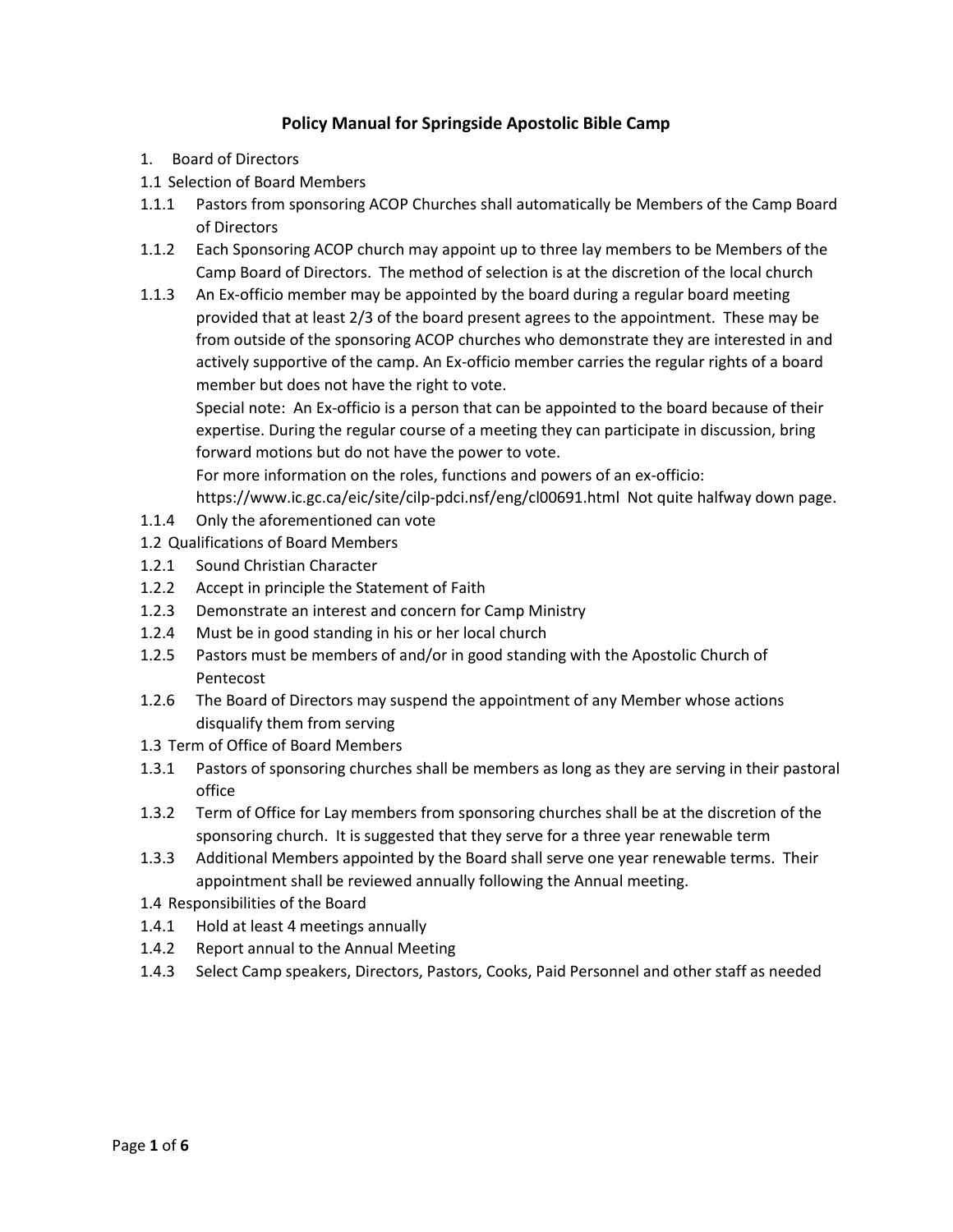## Finances

- a) The finances of the Camp shall be handled by the Treasurer
- b) All bills shall be paid by Cheque
- c) The Camp Board shall be responsible for authorizing all purchases. The Camp Board may delegate authorization and budgets to Camp Officers and Camp Personnel at a regular Camp Board meeting for the purposes of regular camp operation.
- d) The Camp Board shall have control of all finances and is authorized to spend moneys as deemed necessary for the successful operation of the camp
- e) All books shall be audited for the Annual Business Meeting
- f) All donations and moneys given to the Camp become the sole property of the Springside Apostolic Camp

Duties of Officers and Personal Camp Board

- a) The Camp Board shall have full power to govern and direct the affairs of the camp
- b) The Camp Board shall be responsible to set salaries for paid workers and personnel
- c) The Camp Board shall be responsible to select Camp workers
- d) The Camp Board shall be responsible to settle any disputes that may arise at camp, that cannot be settled by camp leadership
- e) Special circumstances & Pressing necessity shall be deemed as a situation that:
	- requires prompt attention
	- is not deemed as an actual emergency (requiring police, fire or medical services)
	- falls outside of the job descriptions and authority of Camp Manager, Camp Director or Camp Pastor
	- recognized as needing Camp Board intervention
	- and must be handled prior to the next scheduled Camp Board meeting

e.1 Should a situation or circumstance arise that constitutes a Special Circumstance or Pressing necessity the acting authority in the situation, be that the Camp Manager, Camp Director or Camp Pastor Shall:

- Notify an executive Board Member (Chair, Vice-Chair, Secretary, Treasurer)
- Notify Camp Board Members present at the camp
- Executive Board Member will be responsible to notify Camp Board Members not present
- Executive Board Member shall call an Emergency Board meeting

- The Emergency Board meeting will occur no sooner that one hour of notice given and at a time that works for present Board Members to attend

e.1.2: Interim Camp Board:

- The executive board member present shall preside as Board Chair over the meeting in order of (Chair, Vice-chair, Secretary, Treasurer) if present

- The Board Members present at the camp shall constitute an interim Camp Board

- If an Executive Board member is not present or cannot not attend the meeting, the Camp Pastor shall preside as the interim Board Chair

- The board decision concerning the matter shall be binding until it can be further discussed at a regular Board Meeting

- f) The Camp Board shall be on camp grounds as much as possible during camp
- g) The Camp Board shall be answerable to the Annual Meeting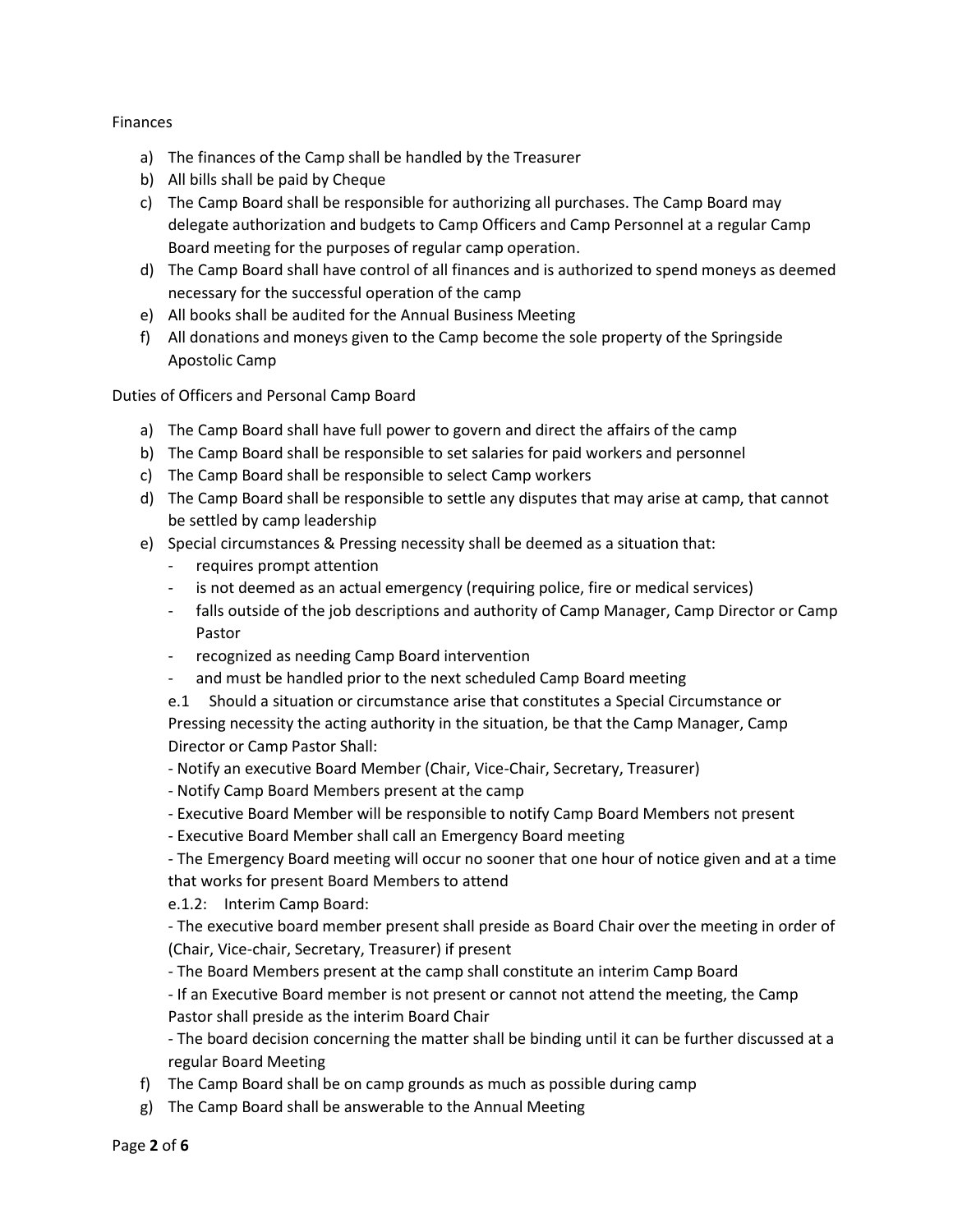Board Chair

- a) The Chair is responsible for ensuring that the Board of Directors and its members:
	- are aware of and fulfill their governance responsibilities
	- $-$  comply with applicable laws and bylaws
	- $\overline{-}$  conduct board business effectively and efficiently
	- $-$  are accountable for their performance
- b) The Chair is accountable to the Board of Directors or Members as specified in the bylaws
- c) The Chair ensures:
	- $-$  that an agenda is planned for board meetings
	- this may involve committee members to draft an annual and meeting agenda and schedule
- d) Chairs meetings according to accepted rules of order for the purposes of :
	- $-$  encouraging all members to participate in discussion
	- arriving at decisions in an orderly, timely and democratic manner
	- $-$  votes as prescribed in the bylaws (to break a tie)
- e) The Chair ensures that structures and procedures are in place for effective recruitment, and training of board members

## Vice Chair

- a) Shall in the absence of the Chair assume all roles and responsibilities of the Board Chair
- b) When Board Chair is present the vice-chair shall act in the full capacity of a regular executive member including the right to vote

### Secretary

- a) Shall record all Camp Board Meetings and the Annual Business Meeting
- b) Shall maintain all correspondence in duplicate and file all correspondence received

## **Treasurer**

- a) Shall receive and record all camp finances
- b) Shall pay all authorized accounts and expenses accumulated with the operation of the camp…
- c) Shall maintain a current file and account books
- d) Shall be in charge of camp office

## **Camp Worker Job Descriptions, Worker Duties and Accountability Flow Chart**

### Camp Pastor

The Camp Pastor is ultimately in charge of all goings on of the camp. More specifically, the Camp Pastor is responsible for all spiritual issues and discipline. The Camp Pastor oversees and works closely with the Camp Director, Camp Manager, Camp Cook and Camp Speakers. The Camp Pastor is responsible to oversee leadership training and / or devotions with the interns and / or counsellors.

## Camp Director

The Camp Director reports to the Camp Pastor. The Camp Director assists the Camp Pastor with spiritual issues and discipline. The Camp Director organizes activities that are safe, fun & Christhonouring. The Camp Director oversees the interns and counsellors and is responsible for counsellor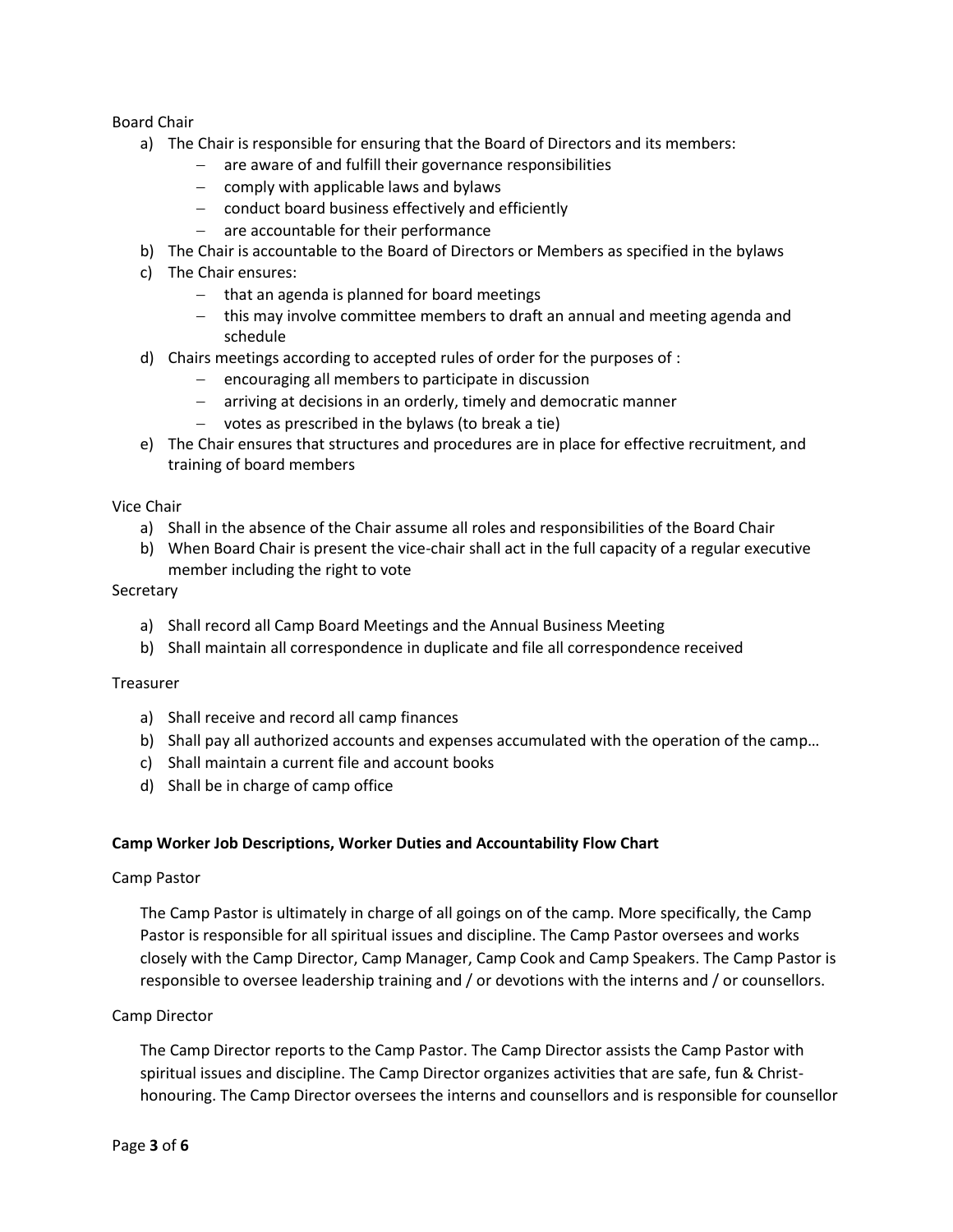training. The Camp Director oversees camp registrations and dorm / cabin assignments. The Canteen Manager reports to the Camp Director.

### Camp Manager

The Camp Manager reports to the Camp Pastor. The Camp Manager has the responsibility of keeping the physical aspects of the camp functioning (hauling water, garbage removal, purchase and pick up of supplies, repairs and maintenance of electricity, washrooms, plumbing, etc.) The Camp Manager is to be respected and cooperated with by all campers. Should they observe a camper behaving in an inappropriate manner they have the authority to address the situation and advise the Camp Director or Camp Pastor if necessary.

### Camp Cook/Kitchen Manager

The Camp Cook reports to the Camp Pastor. The Camp Cook works in cooperation with the Camp Director to set meal times. The Camp Cook should prepare their weekly menu ahead of time, but must be flexible to alter their plans according to the supplies available and left over from previous camps. The Camp Cook oversees the Gratis Supervisor. The Camp Cook is to be respected and cooperated with by all campers. Should they observe a camper behaving in an inappropriate manner they have the authority to address the situation and advise the Camp Director or Camp Pastor if necessary.

### Gratis Supervisor

The Gratis Supervisor reports to the Head Cook. The Gratis Supervisor shall be responsible for making up all gratis lists and shall make sure all gratis workers are performing their required duties. The Gratis Supervisor shall check to see that the kitchen is left clean after each gratis session.

### Camp Interns

The Camp Interns report to the Camp Director, but may have responsibilities assigned to them by both the Camp Pastor and the Camp Director. The Camp Interns are to be respected and cooperated with by all campers.

### Camp Speakers

The Camp Speakers shall report to the Camp Pastor. The Camp Speakers are responsible to minister the Word of God to the camp body. The Camp Speakers shall work in conjunction with the Camp Pastor to set the spiritual tone of the camp. The Camp Speakers shall work with the Camp Pastor to direct the ministry of the altar workers.

### **Counselors**

Senior and Junior Counselors report to the Camp Director.

## Qualifications of Counselors

- a. Shall be recommended by their church
- b. Counselors must be spiritually mature
- c. Must have attended a counselor training seminar prior to counseling at camp
- d. Counselors for Children's Camp must be a minimum of 16 years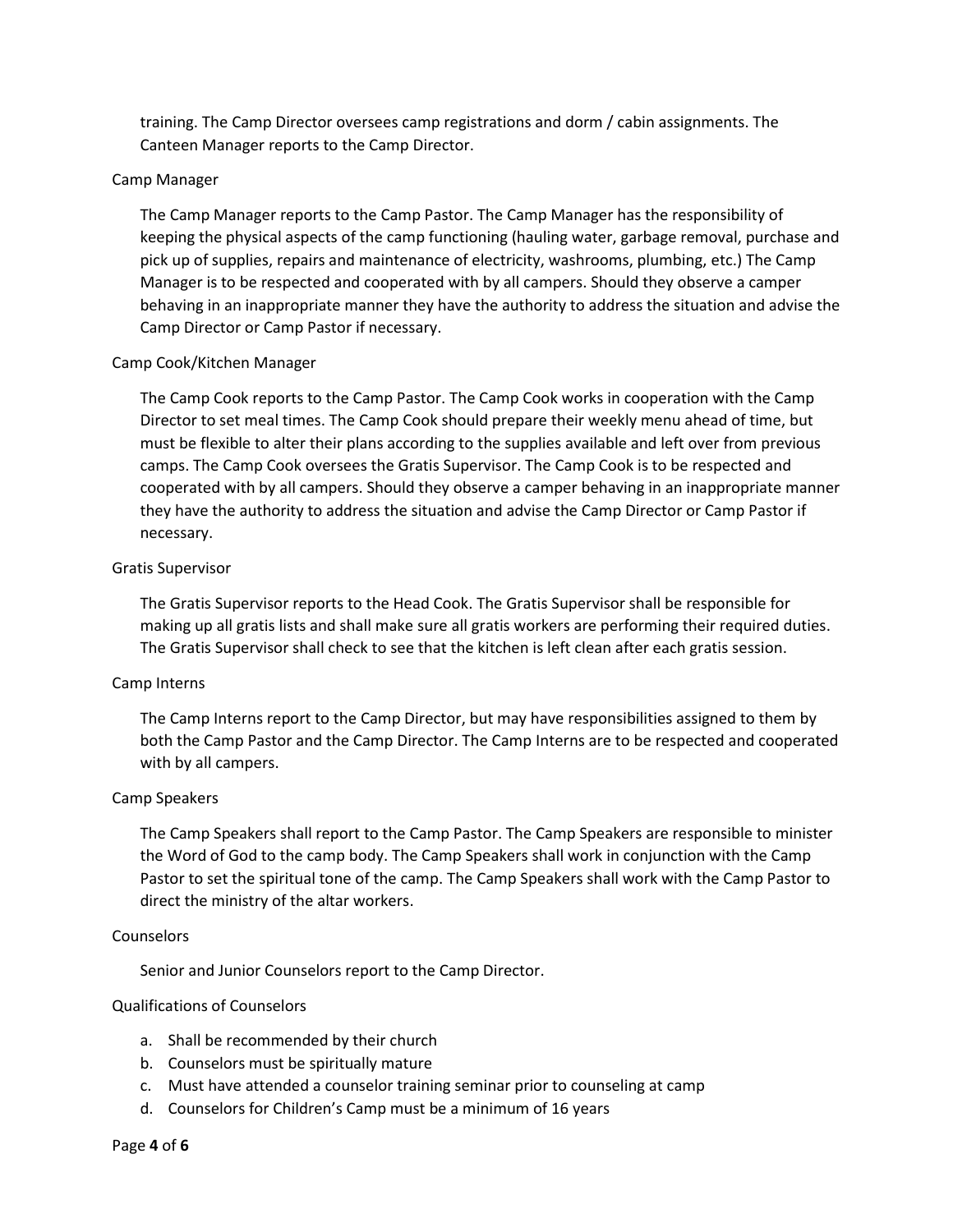- e. Junior Counselors for Children's Camp must be a minimum of 13 years
- f. Counselors for Teen Camp must be a minimum of 18 years

## Duties of Counselors

- a. You have accepted the call to MODEL Jesus Christ to your campers.
- b. You have accepted a call to be a FRIEND to your campers.
	- Willing to LISTEN to them
	- Willing to BE with them
	- Willing to PRAY with them
	- Willing to have daily DEVOTIONS with them
	- Willing to HELP them
- c. Counselors are to exhort and encourage campers daily. "Be ready in season and out of season. Convince, rebuke, exhort, with all longsuffering and teaching."
- d. Counselors are to rise with their campers and to settle their campers each night. Campers are not to be left unattended at night!
- e. Counselors are not allowed to leave the camp unless they have permission from the Camp Pastor or Camp Director.
- f. Counselors shall work with all camp staff. Senior and Junior Counselors report to the Camp Director.
- g. There is to be no "dating" at the camp.

### Camp Guidelines

Drugs, Alcohol & Use of Tobacco Products:

The Camp has been designated as drug, alcohol and tobacco free; therefore: The possession of drugs and alcohol and the use of tobacco products on camp property are strictly forbidden.

### FAMILY CAMP

- 1. 11:00 p.m. to 7:00 a.m. Quiet Time
- 2. No stereo systems or personal music players in multi-unit accommodations
- 3. Use extreme caution while driving on grounds
- 4. No pets allowed on grounds
- 5. Sports equipment to be used only in sports area and returned after use
- 6. Modest apparel to be worn at all times and No swim suits on the grounds except for going to the beach
- 7. All accommodation left in a clean state

For those who are on the grounds staying in the dorms, these additional rules apply:

- 1. No girls in or around boys accommodations and No boys in or around girls accommodation
- 2. In dorm time at 11:00 p.m.
- 3. If under 19, car keys are to be handed in to the Manager or Director upon arrival
- 4. The Camp Board will provide supervision in the dorms during Family Camp